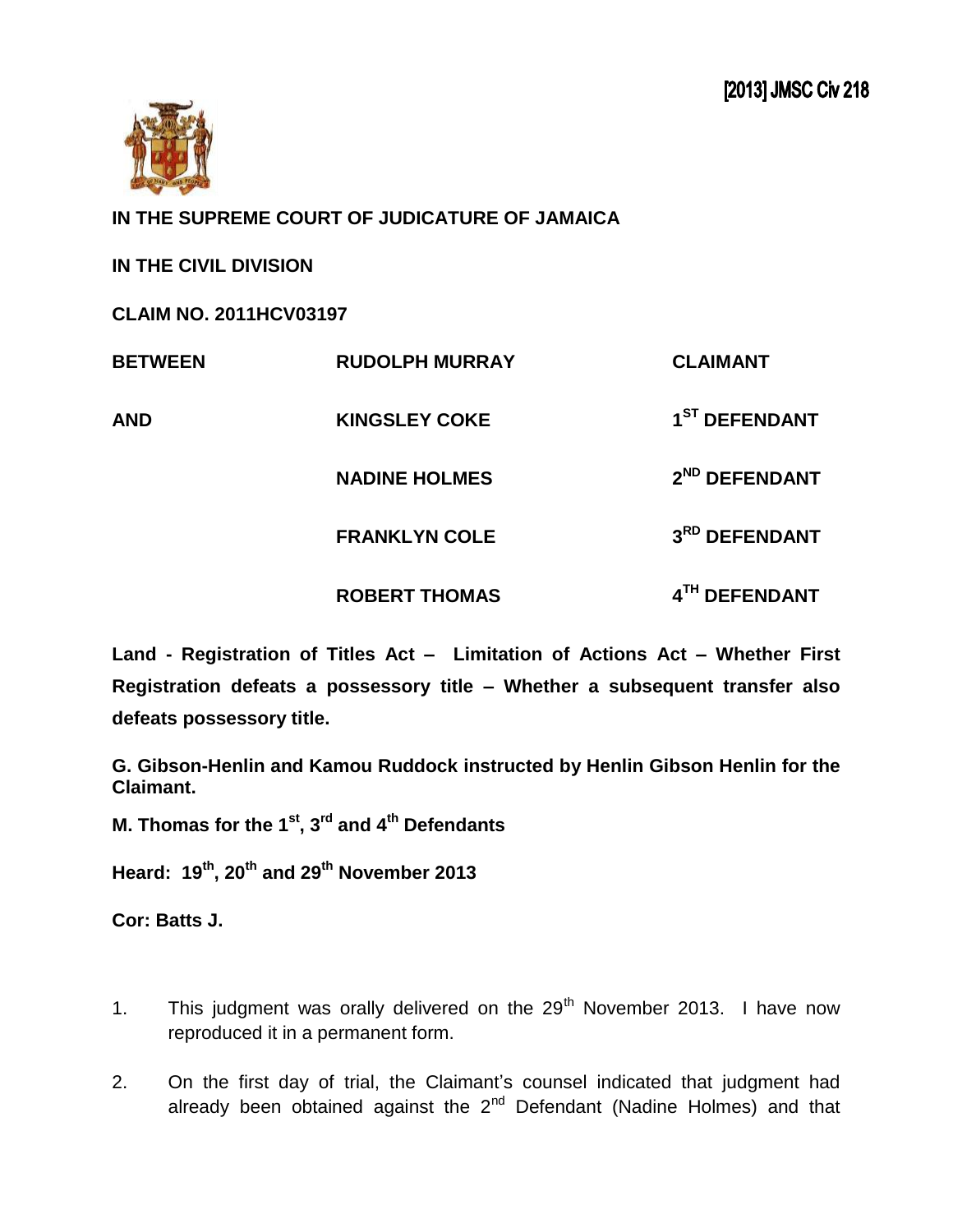damages would not be pursued against her. That Defendant had since removed.

- 3. Both parties agreed that the following affidavits contained in the bundle before me would stand as evidence in chief (subject to the admissibility rules). The exhibits attached to them would not be admitted. The affidavits agreed were:
	- i. Rudolph Murray sworn to on  $10^{th}$  May, 2011
	- ii. Rudolph Murray sworn to on  $11<sup>th</sup>$  April, 2012.
	- iii. Rudolph Murray sworn to on  $27<sup>th</sup>$  July, 2012.
	- iv. Kingsley Cole sworn to on 30<sup>th</sup> September, 2011
	- v. Franklyn Cole sworn to on 11<sup>th</sup> October, 2011.
	- vi. Robert Thomas sworn to on 11<sup>th</sup> October, 2011.
	- vii. Douglas Thomas sworn to on 14<sup>th</sup> October, 2011
- 4. The following documents were agreed and admitted by consent as follows:

| Exhibit $#1$ : | Certificate of Title registered at Volume 1234<br>Folio 81 of the Register Book of Titles.                    |
|----------------|---------------------------------------------------------------------------------------------------------------|
| Exhibit $#2$ : | Certificate of Title registered at Volume 1460<br>Folio 753 of the Register Book of Titles.                   |
| Exhibit #3:    | Certificate of Title registered at Volume 1460<br>Folio 754 of the Register Book of Titles.                   |
| Exhibit $#4$ : | Order of the Hon. Mrs. Justice Cole Smith<br>dated 27 <sup>th</sup> September, 2010 in Suit 2008/HCV<br>03318 |
| Exhibit $#5$ : | Copy Surveyors plan/diagram by Dennis Clay<br>re Vol. 1234 Folio 81.                                          |
| Exhibit #6:    | Copy Notice to Quit dated 12 <sup>th</sup> November,<br>2010 to Franklyn Cole.                                |
| Exhibit $#7$ : | Copy notice to Quit dated 12 <sup>th</sup> October, 2010<br>re Robert Thomas.                                 |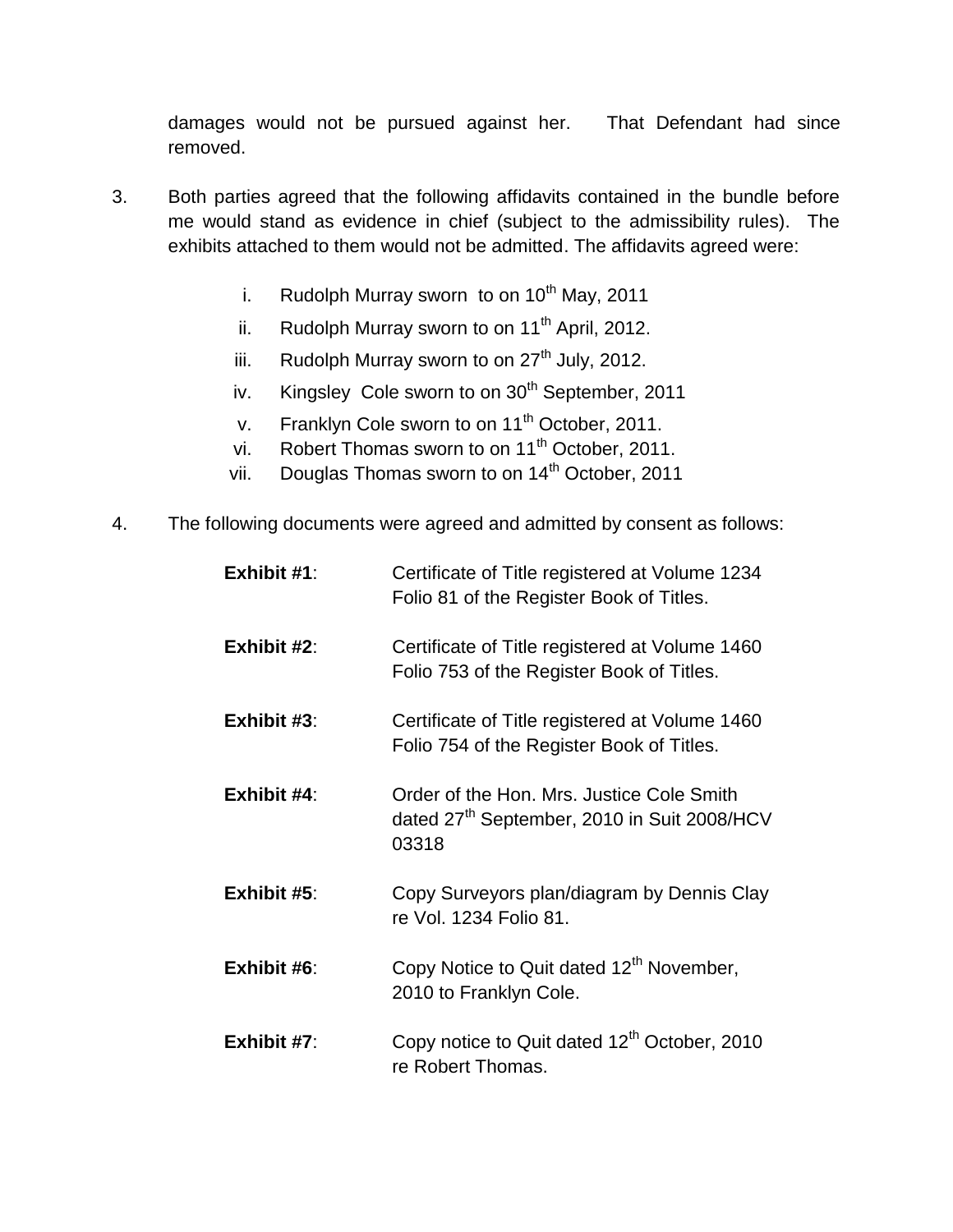- 5. At the joint request of Counsel I also ordered that the time provided for the filing of various documents, which had been filed out of time, be extended accordingly. By consent also, I ordered that the affidavits identified above be treated as the witnesses' evidence in chief but without any attachments.
- 6. I am grateful to both counsel for the steps taken to agree that the affidavits stand as evidence in chief and to agree certain documentation. Without such agreement, the case would have lasted much longer or possibly might not have started. This is because, although commenced by Fixed Date Claim, the matter involved issues of fact which ought to be resolved after a trial. However, no orders, for disclosure of documents or for the filing of witness statements or for expert reports, had been obtained. Nowadays trials are most efficiently conducted when such interlocutory matters are dealt with prior to the trial date.
- 7. Be that as it may, the Claimant Mr. Rudolph Murray was the first witness called. An objection was taken to Paragraphs 5 and 9 of his further affidavit sworn to on the 11<sup>th</sup> April 2012 and an application made that they be struck out. There was no objection to the application as the paragraphs contained hearsay and were inadmissible. I therefore struck out paragraphs 5 and 9.
- 8. An application was made to amplify Para. 4 of the Affidavit dated  $10<sup>th</sup>$  May 2011 and, there being no objection, this was granted. The witness was asked how many titles he had when he went before the Honourable Mrs. Justice Cole Smith, and he said one which is Vol. 1234 Folio 81 (Exhibit 1). Since then, the witness stated, a severance had occurred as he had two titles: Vol. 1460 Folio 753 (Exhibit 2) and Vol. 1460 Folio 754 (Exhibit 3).
- 9. The evidence in Chief of the Claimant may be shortly summarised. He is the registered proprietor of land amounting to some 321 acres 9 perches and  $2/10<sup>th</sup>$ of a perch located in Liberty Hill, St. Ann. On the 27<sup>th</sup> September, 2010 the Hon. Mrs. Justice Cole Smith made an Order for severance of the said property. He states that without his knowledge and consent the Defendants entered and took possession of approximately 50 acres of his property. His attorneys served Notices to Quit on them. These notices expired in December 2010 and the Defendants had not removed. He had not served a written notice on the 1<sup>st</sup> Defendant but on several occasions made demands on him to vacate the premises. In his further affidavit, the Claimant stated that he purchased the land from his brother Carlton Murray who is now deceased. He had hoped or planned to develop the property with his brother and therefore obtained a proposed subdivision plan by Dennis Clay a commissioned land surveyor. After being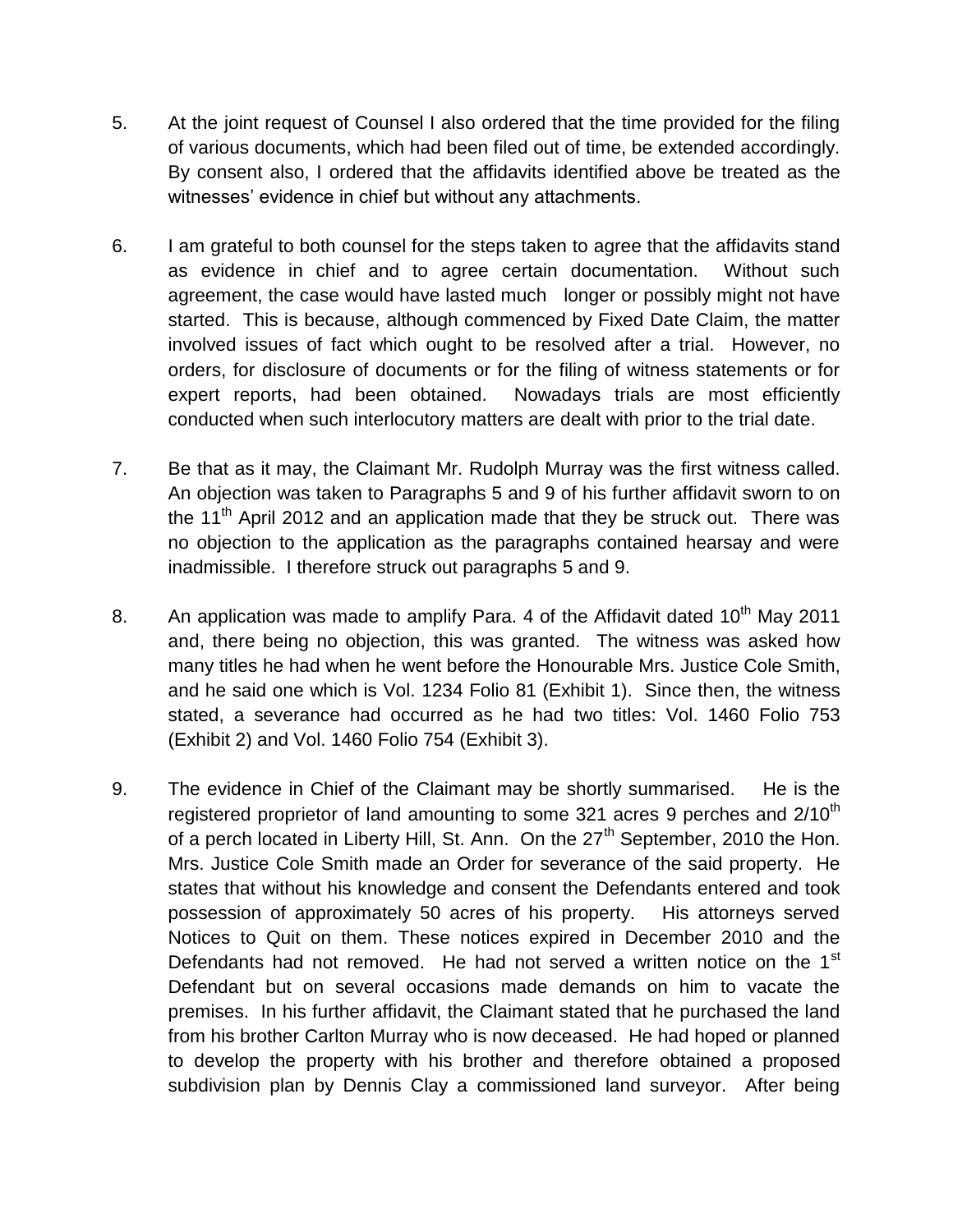registered as proprietor he visited it and observed persons living there. He advised them he was the owner and they would have to remove. Some of them did. The Defendants did not. After his brother's death his other relatives would not join the proposed venture .This was why he had his ½ interest severed and a new title for that ½ interest issued in his name. He states that he is advised by his attorneys at law and verily believes that the Defendants are unlawful occupants of the said property who continue to occupy the said land as trespassers.

- 10. In his third affidavit, the Claimant makes reference to other Affidavits filed. He said when he purchased the land his brother told him there were squatters on the land. This was also confirmed by the surveyor Mr. Clay. In or about the year 2000 he installed a Mr. Donald Stephens as an overseer. He said that Mr. Robert Thomas had not put up a structure. Mr. Thomas he said, put up a structure of wood at first and later added concrete. He said no one resides there now. He states that he has spent millions of dollars developing the property, and that he built a parochial road. He stated that there is no significant farming activity on the land and only small backyard farming. He said he has never been served with a Surveyor's Notice by Ivor Stewart and that he has paid taxes for the property since being in possession. He denied that the Defendants are entitled to an interest in the land.
- 11. When cross-examined the following relevant facts emerged. The Claimant was not alleging that the Defendants occupied 50 acres. He said in all the Defendants occupy approximately 3 acres. He made specific reference to Kingsley Coke, Franklyn Cole and Douglas Thomas. He admitted that his affidavit which made reference to 50 acres was incorrect. He also admitted that he did not intend to say that the Defendants entered possession of his ½ portion after 27 September, 2010. He identified Exhibit 5 as the diagram Mr. Clay, commissioned Land Surveyor, had produced. He then admitted that the only person he spoke with was Mr. Coke although it could be Mr. Coke and Mr. Cole,

## **"but I don't know the rest of people as I am a stranger there."**

12. In cross-examination, the Claimant stated that Mr Coke was served with a Notice. When confronted with his affidavit at Para 14, which was to the opposite effect, he stated that Mr. Coke was served afterwards. The witness denied there was a lot of cultivation in various areas of the land. He said that bananas grew wild, coconut was there, cane, pear, breadfruit. Only backyard farming he said was on the land.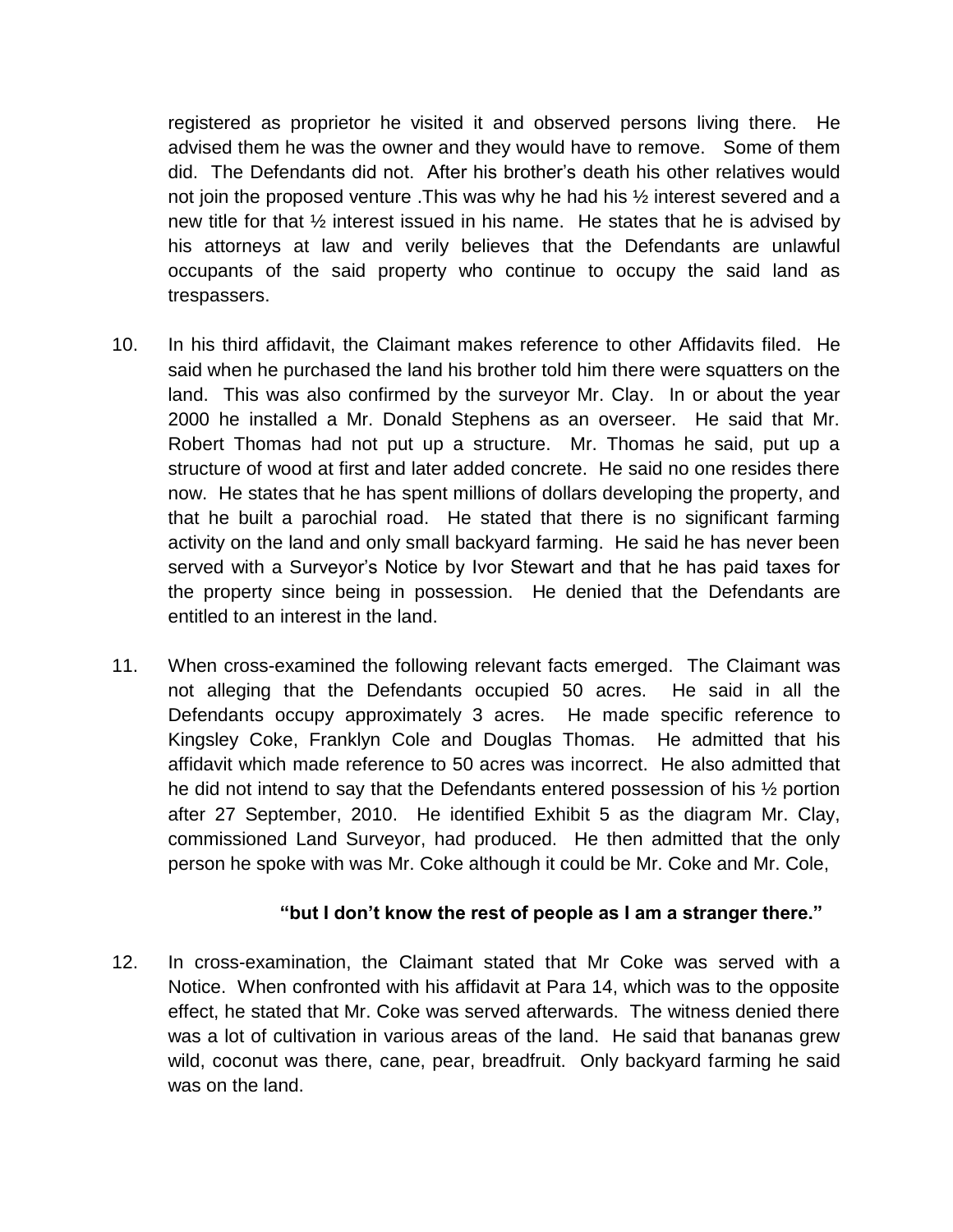- 13. In re examination the witness among other things stated that Mr. Clay had done more than one plan. He said Lot 3 has the squatters.
- 14. The Claimant then closed his case. The first Defendant to give evidence was Mr. Kingsley Coke. He admitted that he was unable to read. I therefore ruled that his evidence in chief be given orally notwithstanding the parties' earlier agreement about affidavit evidence standing as evidence in chief. The affidavit did not have any indication on it that it had been read over to the witness before he signed it. I made it clear at the time that if the Claimant was faced with any surprises as a result, then they would be entitled to time to take instructions. The witness stated that the size of the land he occupies in Liberty Hill, St. Ann is  $3\frac{1}{3}$ square. He stated that he had purchased the land for Shirley Johnson from Mr. Leslie Nathan. This occurred in 1982. He paid \$2,000 to Mr. Nathan. He said in 1986 Mrs. Shirley Johnson passed it over to him and he paid her back her money. He built a house and farmed on it. He farmed coconut, pear, bananas, ackee, mango, cane, breadfruit and sweet potato. He says he started farming when he got it from his sister in law and continued farming" until now."
- 15. He built a block and steel house. Building commenced in 1988. It now has 5 bedrooms, 3 bathrooms, living, kitchen and dining rooms. His family lives there. He has a water and electricity supply to the house. He says he paved an 800 foot road to his house from the main road and that others including Mr. Murray's workers use the road he made. He denied that Mr. Murray ever came and told him he had to leave. He admitted receiving a Notice on 12 November 2010 but he has not left. He said Mr. Leslie Nathan was now abroad. He last saw him in 1984. Since he had paid Shirley Johnson for the land, no one had molested him on it.
- 16. When cross-examined it is fair to say that Mr. Coke remained adroit in his account. He was asked if when he purchased he got a receipt. The witness answered in the affirmative and said he gave the receipt to his lawyer. He finished paying for the land last year he said. He paid the balance to D. Headley agent for Anthony and Leslie Nathan. He explained the process he went through to get water from the Water Commission.
- 17. After re examination the court asked the witness where is the receipt he says he received from his sister in law when he purchased the land from her. The witness said that his lawyer had it. In his questions arising the Defendants" counsel then showed a document to the witness which the witness identified as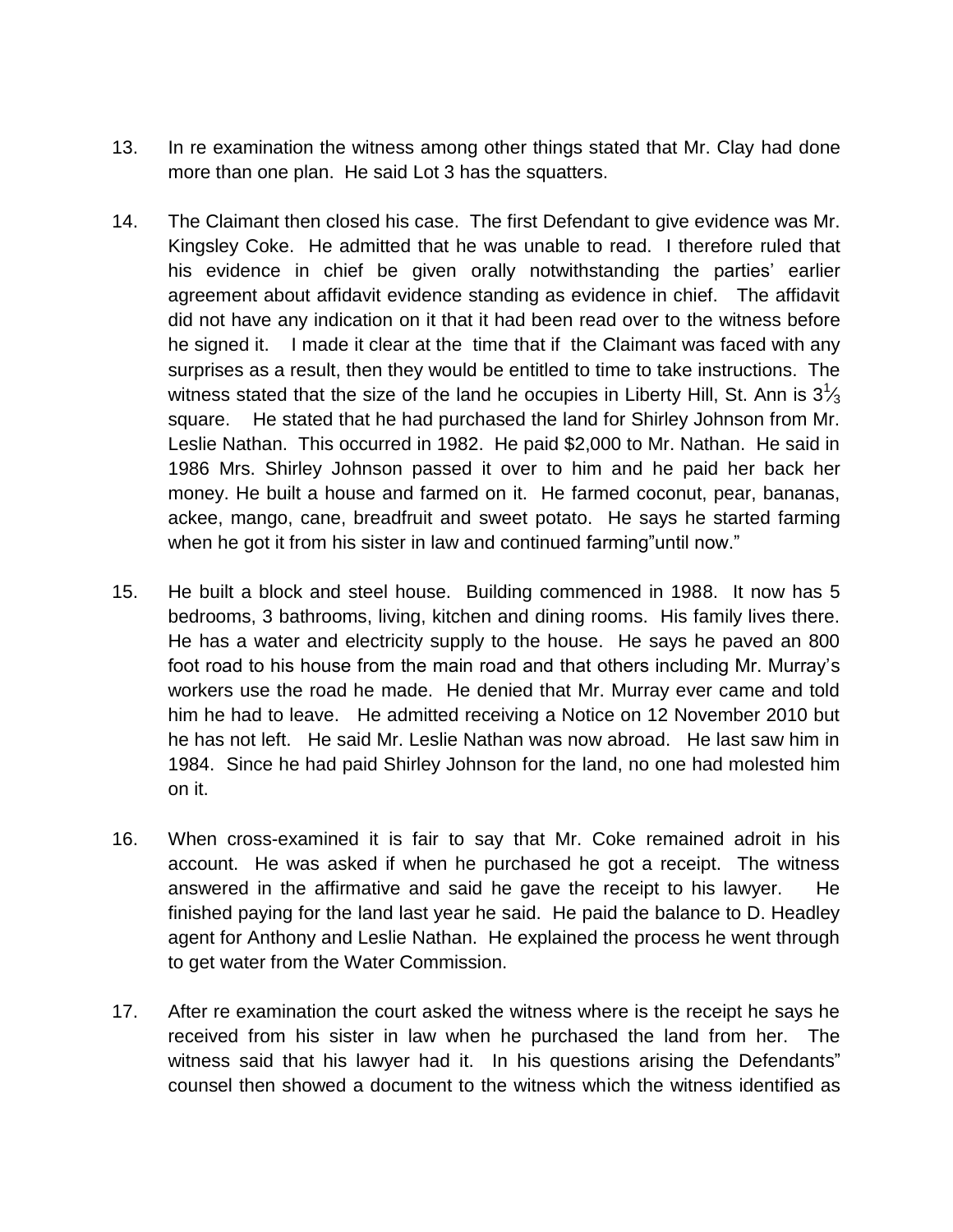the receipt he got from Shirley Johnson his sister in law. He said that was a copy but he had the original at home. The Claimant's counsel objected to the document being tendered on the basis that she was seeing it for the first time. As there had been no orders for discovery in this matter, I ruled that that was not a basis to object. I admitted the document as **Exhibit 8**. I granted an early adjournment to enable the Claimant's counsel to take instructions.

- 18. Upon the resumption at 2 pm on the  $20<sup>th</sup>$  November 2013, the Defendant was further cross examined on Exhibit 8. The witness was shown a document which he said he recognised. He said he did not recall if he gave a copy to his lawyer. He said that once he made the down payment he was told to take charge of the place. The cross examination was otherwise innocuous and so was the further re-examination.
- 19. The 3<sup>rd</sup> Defendant, Franklyn Cole, then gave evidence. He too, the court was advised, was unable to read. He therefore gave oral evidence in chief. He stated that he purchased the land from Mr. Leslie Nathan for \$35,000. He paid a deposit of \$12,000 in 1983. He cleared the land and did farming. He states that he had a survey done on the land. He could not remember the surveyor's name. Mr. Nathan had told him not to pay any more money until it was surveyed. He said he had a copy of it and took out some folded papers from his back pocket. These were handed to his attorney in court. He said the original was at home. He stated further that he received a receipt for the deposit from Mr. Nathan. This he identified. It was admitted without objection as **Exhibit 9**.
- 20. He said he paid the balance of \$2000 to Miss Headley and the receipt for that was admitted as **Exhibit 10**.
- 21. He detailed the crops and fruit trees farmed. He stated that he lived on the land. He had been cultivating it since 1983 until now. He was asked whether he had ever stopped and said "continuous cultivation." He started building his house in 1989 and completed it in 1999. It has 4 bedrooms, 2 kitchens, 3 bathrooms, 2 dining and 2 verandahs. It is made from block and steel. He and his wife lived there since 1999. The witness said the first time he had ever seen the Claimant was at court in 2011. He got a Notice to Quit in 2011. His wife handed it to him. This is exhibit 6. He said he had occupied the land without challenge from the time he paid the deposit.
- 22. When cross-examined this witness also maintained his position. He admitted his cultivation was "Not really so much." This is not surprising as he gave his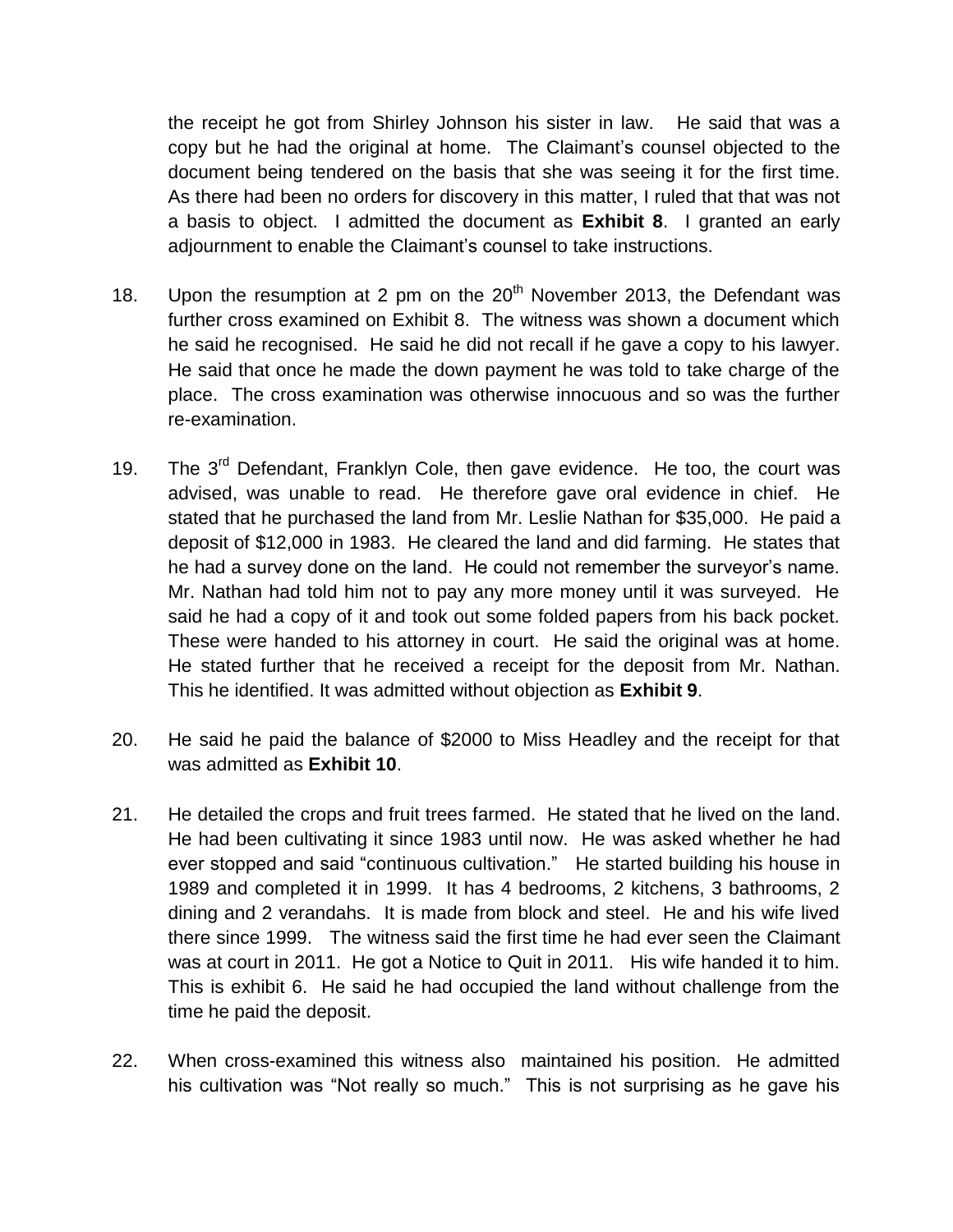occupation as being a machinist. The admission however goes to his credit. There was no re-examination. However in answer to the court the witness said that he did not pay the balance purchase price until 2011 because

> "I used to contact Miss Ellen the agent for Leslie Nathan, she miss me up I couldn't find her cause she leave the work."

There were no questions arising from either side.

- 23. The  $4<sup>th</sup>$  Defendant Mr. Douglas Thomas then gave evidence. His affidavit dated 14 October, 2011 was allowed to stand as his evidence in chief. The examiner was allowed to tender through the witness a receipt dated  $24<sup>th</sup>$  March 1982 which was admitted without objection as **Exhibit 11**. Another receipt for the balance was admitted as **Exhibit 12**, this is dated 19 October 2011.
- 24. In his Affidavit dated  $14<sup>th</sup>$  October 2011 the witness said he is a retired carpet fitter. He resides at 134 Boston Road, Waterford P.O. St. Catherine. He grew up in Lime Hall St. Ann. In 1982 he received information that Mr. Leslie Nathan was selling land at Liberty Hill, St. Ann. He went to him and was shown a lot which Mr. Leslie Nathan said was  $3\frac{1}{3}$  squares. The land was not surveyed. He paid his deposit. He gave his brother Albert Thomas permission to occupy the said land and farm it and raise pigs. His brother did so with his son's assistance. In 1994 Albert sold the pigs and migrated. His son, Robert, continued to farm the land and planted fruit trees and bananas and plantains. He consented to Robert's daughter constructing a board house on the said land and she now lives there with her boyfriend. The witness said that about 4 years after purchasing he visited a lawyer whose name he can't recall. That lawyer confirmed he was Mr. Nathan's lawyer and advised him to have the land surveyed. He along with 3 other purchasers employed Mr. Johnson commissioned land surveyor of Claremont, St. Ann to have the land surveyed. However to date the surveyor has not produced a diagram.
- 25. When cross-examined the witness said he did not know that Mr. Nathan had got a title to the land. He said he knows the land as he grew up near it and he visits it regularly. He was last there 2 months ago. He said the reason he had not paid the balance due was because he could not find Miss Headley. He did not find her until he got in touch with Mr. Thomas the lawyer. There was no reexamination and the case for the Defendants was closed.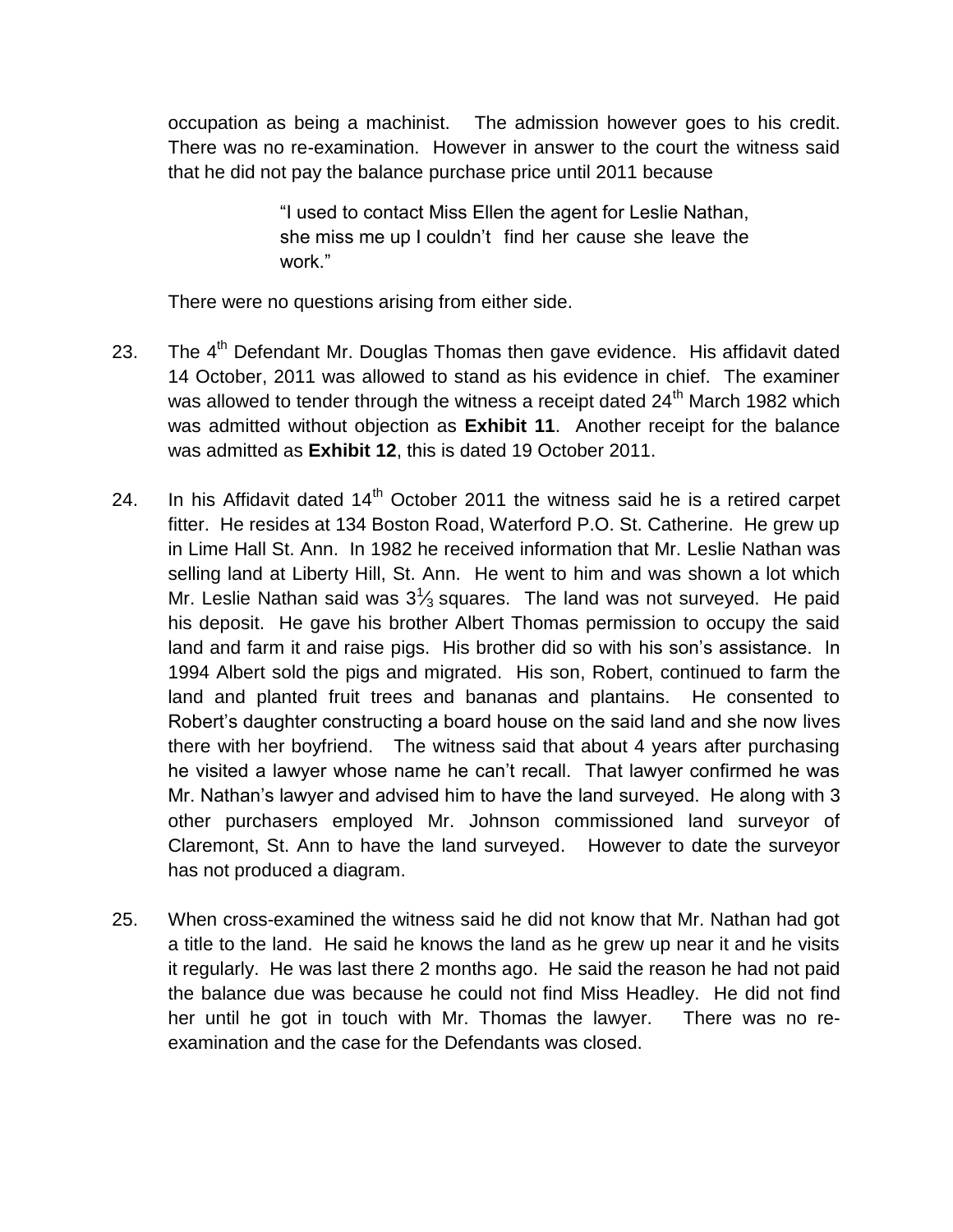- 26. Each party had filed written submissions. Each was allowed to make oral submissions. Counsel will I hope pardon me for not repeating in the course of this judgment the submissions made. Suffice it to say, that when I asked counsel for the Claimant whether there was any evidence to challenge the Defendants" account as to their possession, when it occurred and how it occurred, I received no satisfactory reply. Both counsel were it seems *ad idem* on the law related to the matter.
- 27. It was common ground that any right, title or interest acquired by possession was lost at the first registration of the land. The Judicial Committee in *Chisholm v Hall (1959) 7 JLR 164* decided that on a true construction of the Registration of Titles Act the first registration of land meant that the title holder took free from all encumbrances including possessory titles. Their Lordships in that case also make it clear that a subsequent purchaser may take subject to an adverse interest which is acquired by possession, per Lord Jenkins; at page 175-6 -

*"The scheme of Section 69 is reasonably plain. The Registration of the first proprietor is made to destroy any rights previously acquired against him by limitation, in reliance no doubt on the provisions as to the investigation of the title to the property and as to notices and advertisements which are considered a sufficient protection to anyone claiming any rights of that description. But from and after the first registration the first proprietor and his successors are exposed to the risk of losing the land or any part of it under any relevant statute of limitations to some other person whose rights when acquired rank as if they were registered incumbrances noted in the certificate, and accordingly are not only binding upon the proprietor against whom they are originally acquired but are not displaced by any subsequent transfer or transmission."*

28. I am aware of some dicta in other cases which suggests that a subsequent transfer after first registration may eliminate a possessory interest. That however is, with respect, not the law as stated by Lord Jenkins above. Not only the subsequent purchaser but also the original title holder, may lose rights to a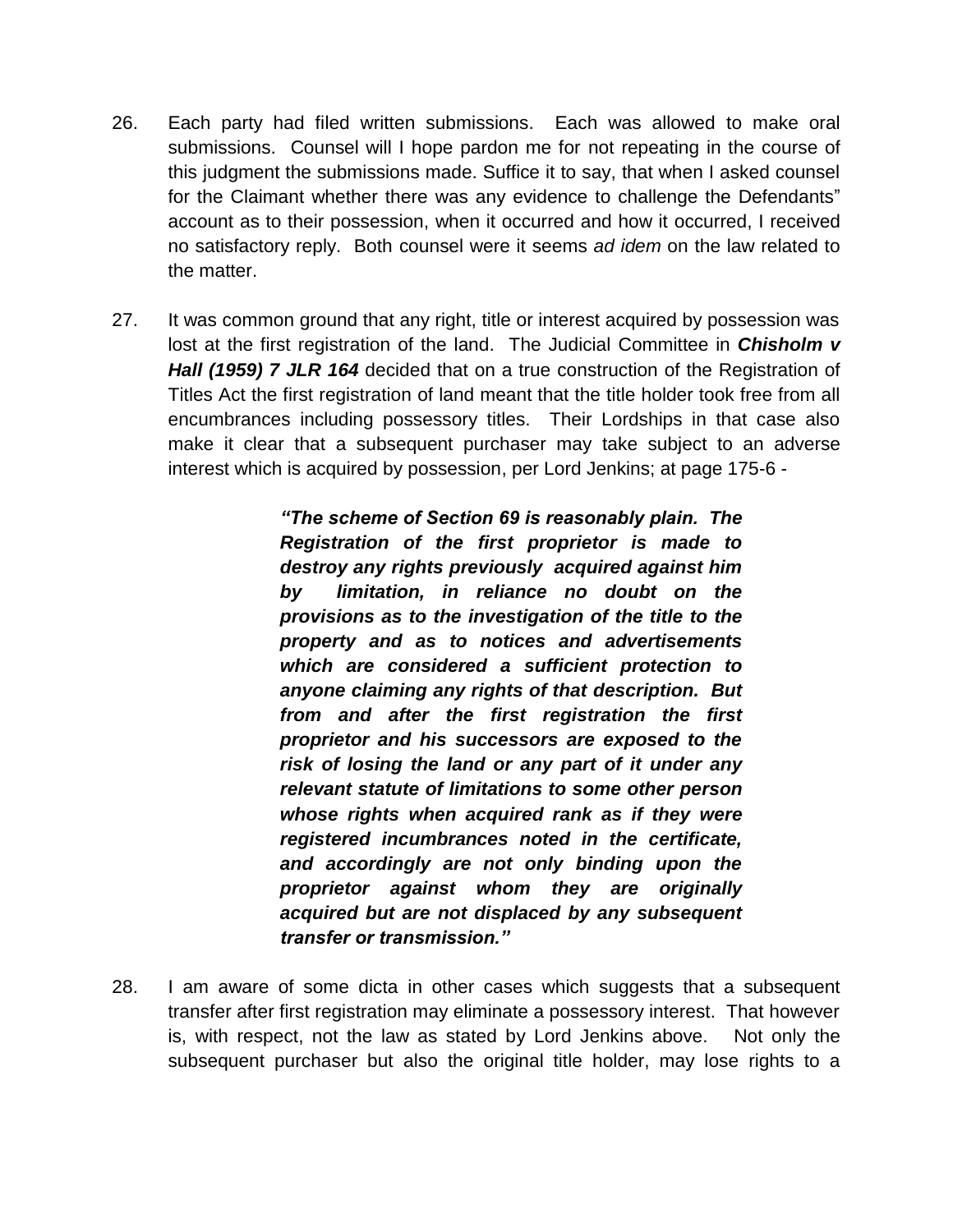possessory title subsequent to first registration pursuant to the Limitation of Actions Act.

29. The law as to how a possessory title is obtained is similarly not in dispute. Both parties cited and relied upon *Wills v Wills* PCA No. 507/ 2002 and *JA Pye (Oxford) Ltd. v. Graham [2002] 3 WLR 221.* The Claimant's Counsel relied also on *Lungrin v Monelal* RMCA 8/03 decided on the 2<sup>nd</sup> April 2004. Both parties it is true repeatedly used the phrase "adverse possession" to describe the nature of the claim the Defendants sought to assert. This is regrettable, it is nowadays a phrase to be avoided. This is because a possessory title can be established without possession being "adverse" to the true owner or his intentions towards the land. It is now well established that, when applying the limitation statute to bar the legal owner's claim to possession, the party claiming the possessory title need only show that he or she has been in possession for the requisite period, and that he exercised that possession in the belief or knowledge that he was the owner. In other words his possession must not be by licence or referable to some other title or right. It is no longer necessary to prove that the possession or use was inconsistent with the legal owner's intended use of the land. Furthermore, although a court ought not to infer possession from relatively trivial acts, fencing is neither necessary nor sufficient to establish possession. Per Lord Browne – Wilkinson, in Pye, at page 234 C Para 40:

> *"So far as English law is concerned intention as a separate element is obviously necessary. Suppose a case where A is found to be in occupation of a locked house. He may be there as a squatter, as an overnight trespasser or as a friend looking after the house of the paper owner during his absence on holiday. The acts done by A in any given period do not tell you whether there is legal possession. If A is there as a squatter he intends to stay as long as he can for his own benefit: his intention is an intention to possess. But if he only intends to trespass for the night or has expressly agreed to look after the house for a friend he does not have possession. It is not the nature of the acts which A does but the intention with which he does them which determines whether or not he is in possession."*